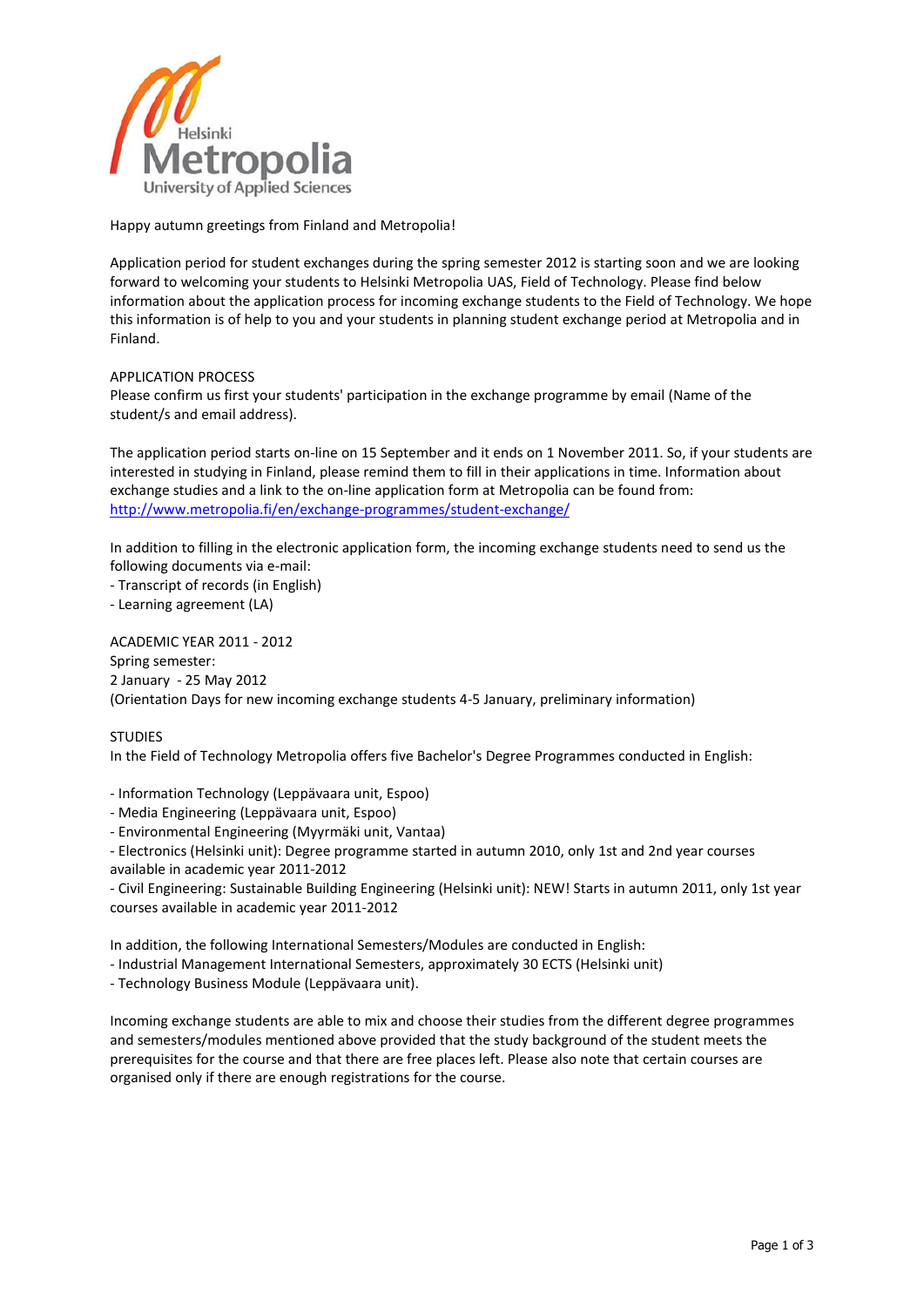Please note that for Industrial Management International Semester, it is only possible to choose the whole package that is offered (approximately 30 ECTS), since the semester consists of a project and courses related to the project. Since the Industrial Management international semesters include a lot of academic writing in English, the students who take part in the international semesters should have a B2 level of proficiency in English in European standards. Here you can find the description of the B2 level: http://europass.cedefop.europa.eu/LanguageSelfAssessmentGrid/en . We do not require an official English test from our partner universities but we hope that you will take this into account when informing students about the Industrial Management international semester.

In addition, we offer opportunities to do special small projects in English in the degree programmes of the Field of Technology. If the incoming exchange student is interested in doing a small project here during his/her student exchange period, this has to be clearly indicated in the Electronic Application Form for student exchange and the student needs to send us his/her CV in English and a proposal for the topic of the project. The degree programmes are:

Bachelor's degrees (Tuition in Finnish):

- Automotive and Transport Engineering
- Automation Technology
- Biotechnology and Food Engineering
- Building Services Engineering
- Chemical Engineering
- Civil Engineering
- Construction Management
- Electrical Engineering
- Health Informatics
- Information Technology
- Industrial Management and Engineering
- Laboratory Sciences
- Land Surveying Technology
- Materials Technology and Surface Engineering
- Media Technology
- Mechanical Engineering

Bachelor's degrees (Tuition in English):

- Environmental Engineering
- Information Technology
- Media Engineering
- Electronics

Please find more information about the Degree Programmes at Metropolia's web-site: http://www.metropolia.fi/en/degree-programmes/

Please find attached an Information Sheet about the student exchanges in the Field of Technology of Metropolia for the academic year 2011-2012.

Please find the Metropolia International Guide 2011-2012 for information for incoming exchange students at: http://www.metropolia.fi/fileadmin/user\_upload/KV/International\_Guide\_2011-2012/MET international guide2011 webversio.pdf

Should you need further information please do not hesitate to contact us.

We are looking forward to hearing from you and your students soon.

Kind regards,

Tiina & Kaisa & Elina International Coordinators